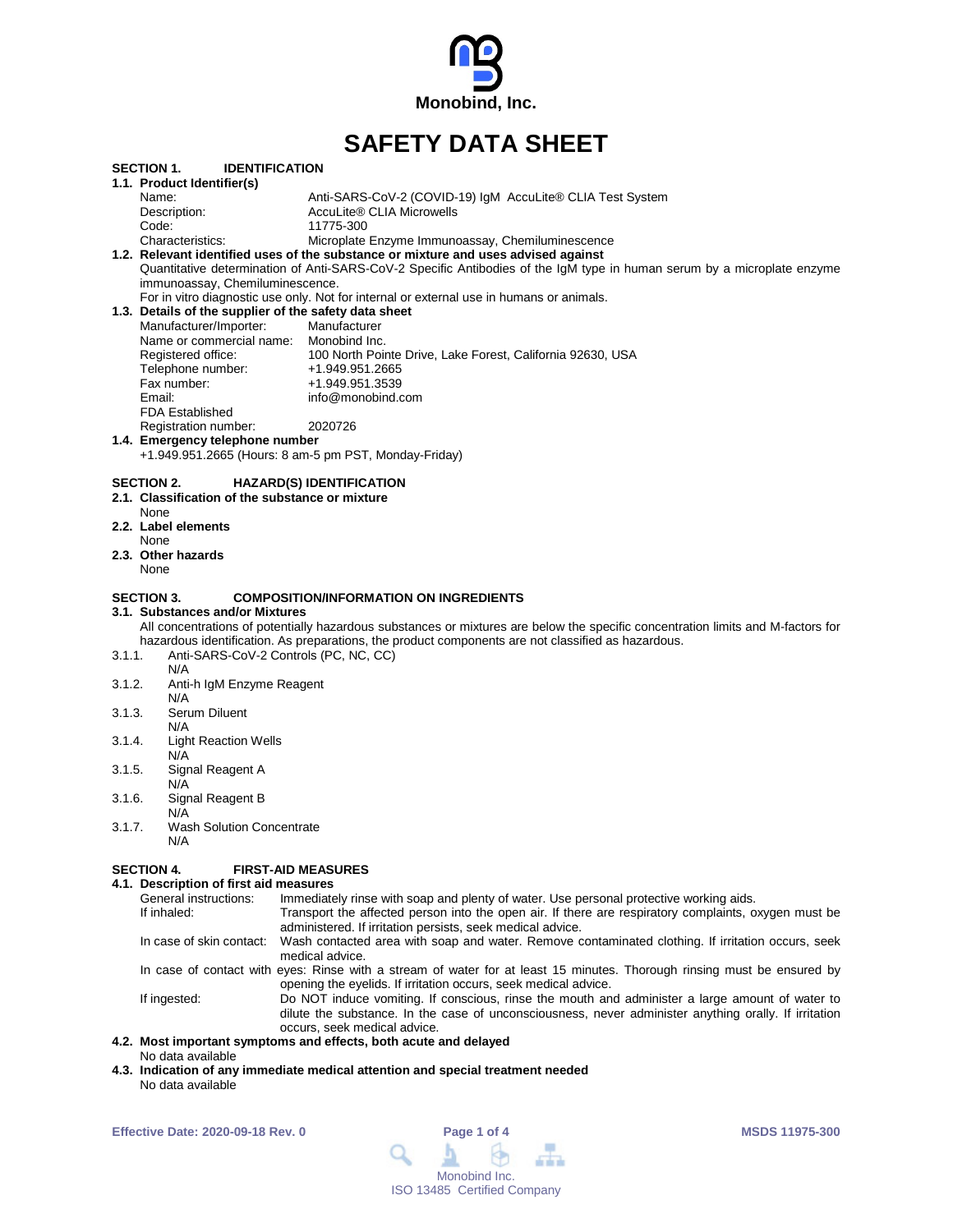### **SECTION 5. FIRE-FIGHTING MEASURES**

- **5.1. Extinguishing media**
- Carbon dioxide, dry powder, foam, water
- **5.2. Special hazards arising from the substance or mixture**
- None **5.3. Advice for firefighters**

Wear appropriate personal protective equipment and clothing. Wear self-contained breathing apparatus, if necessary.

### **SECTION 6. ACCIDENTAL RELEASE MEASURES**

### **6.1. Personal precautions, protective equipment and emergency procedures**

- Avoid contact with skin and eyes. Wear suitable personal protective clothing.
- **6.2. Environmental precautions**
	- Avoid penetration into sewerage systems, surface and ground water. Avoid soil pollution.
- **6.3. Methods and material for containment and cleaning up** Cover with suitable absorbing material. After removing the substance, rinse the spot of spilling thoroughly with water and soap. Dispose of waste according to all federal, state, and local regulations.
- **6.4. Reference to other sections**

See Section 8 for personal protective equipment. See Section 13 for appropriate disposal methods.

### **SECTION 7. HANDLING AND STORAGE**

### **7.1. Precautions for safe handling**

Avoid spills. Avoid contact with skin, eyes and clothing. Use suitable protective means to work with the substance. Use in a well-ventilated area. Follow good manufacturing practices when using product. Do not drink, smoke, or eat in work areas.

## **7.2. Conditions for safe storage, including any incompatibilities**

7.2.1. Kit and unopened components:

Store at temperatures between  $+ 2$  and  $+ 8$  °C in a dry and dark place until expiration date. Avoid extended exposure to heat and light.

- 7.2.1. Opened components:
- Stable for sixty (60) days when stored at 2-8 °C.
- 7.2.2. For prepared reagents (see product insert):

Diluted wash buffer should be stored at room temperature (2-30 °C) for up to 60 days.

Working Signal solution should be stored at 2-8 °C and is stable for thirty-six (36) hours.

### **7.3. Specific end uses**

Product procedure should be performed by a skilled individual or trained professional for in vitro diagnostic use only.

### **SECTION 8. EXPOSURE CONTROL/PERSONAL PROTECTION**

### **8.1. Control parameters**

No substances with occupational exposure limits.

- **8.2. Exposure controls** 8.2.1. Eye/face protection: Safety glasses or goggles with side shields recommended<br>8.2.2. Skin protection: Compatible protective gloves recommended. Wash han Compatible protective gloves recommended. Wash hands after properly removing and disposing of gloves. Other skin protection: Laboratory coats are recommended.<br>
Respiratory protection: No respiratory protection is required 8.2.3. Respiratory protection: No respiratory protection is required. Use product in rooms enabling good ventilation. If local exhaustion is necessary, general (forced) exhaustion is recommended.
- 8.2.4. Thermal hazards: None

### **SECTION 9. PHYSICAL AND CHEMICAL PROPERTIES**

# **9.1. Information on basic physical and chemical properties**

Annearance:

|        | 1.1                           |                                                                                                                                                                                                                                                                                                                                                 |
|--------|-------------------------------|-------------------------------------------------------------------------------------------------------------------------------------------------------------------------------------------------------------------------------------------------------------------------------------------------------------------------------------------------|
|        | Physical state (at 20 °C)     |                                                                                                                                                                                                                                                                                                                                                 |
|        | Liquid:                       | Controls, Serum Diluent, Tracer Reagent, Wash Solution Concentrate, Signal Solution                                                                                                                                                                                                                                                             |
|        | Solid:                        | Microtiter strips                                                                                                                                                                                                                                                                                                                               |
|        | Colour                        |                                                                                                                                                                                                                                                                                                                                                 |
|        | Yellow:                       | Calibrators, Control, Diluent                                                                                                                                                                                                                                                                                                                   |
|        | Red:                          | Tracer Reagent                                                                                                                                                                                                                                                                                                                                  |
|        | Orange:                       | Serum Diluent                                                                                                                                                                                                                                                                                                                                   |
|        | Clear:                        | Signal, Wash                                                                                                                                                                                                                                                                                                                                    |
| 9.1.2. | Odour:                        | <b>Odourless</b>                                                                                                                                                                                                                                                                                                                                |
| 9.1.3. | Odour threshold:              | Not applicable                                                                                                                                                                                                                                                                                                                                  |
| 9.1.4. | pH value:                     | Stop solution: $<$ 3                                                                                                                                                                                                                                                                                                                            |
|        |                               | Controls: $7.4 \pm 0.2$                                                                                                                                                                                                                                                                                                                         |
|        |                               | Tracer Reagent: $6.4 \pm 0.2$                                                                                                                                                                                                                                                                                                                   |
|        |                               | Serum Diluent: $7.5 \pm 0.2$                                                                                                                                                                                                                                                                                                                    |
|        |                               | Microtiter strips: $7.5 \pm 0.2$                                                                                                                                                                                                                                                                                                                |
|        |                               | Wash Solution Concentrate: $8.8 \pm 0.2$                                                                                                                                                                                                                                                                                                        |
|        |                               | Signal Reagent A: $9.0 \pm 0.2$                                                                                                                                                                                                                                                                                                                 |
|        |                               | Signal Reagent B: $5.0 \pm 0.2$                                                                                                                                                                                                                                                                                                                 |
| 9.1.5. | Melting point/freezing point: | Not determined                                                                                                                                                                                                                                                                                                                                  |
| .      |                               | the Month to a Microsoft of the College of the company of the College of the College of the College of the Col<br>Alexander and the second second the second second the second second second second second second second second second second second second second second second second second second second second second second second second |

9.1.6. Initial boiling point/ boiling range: Not determined

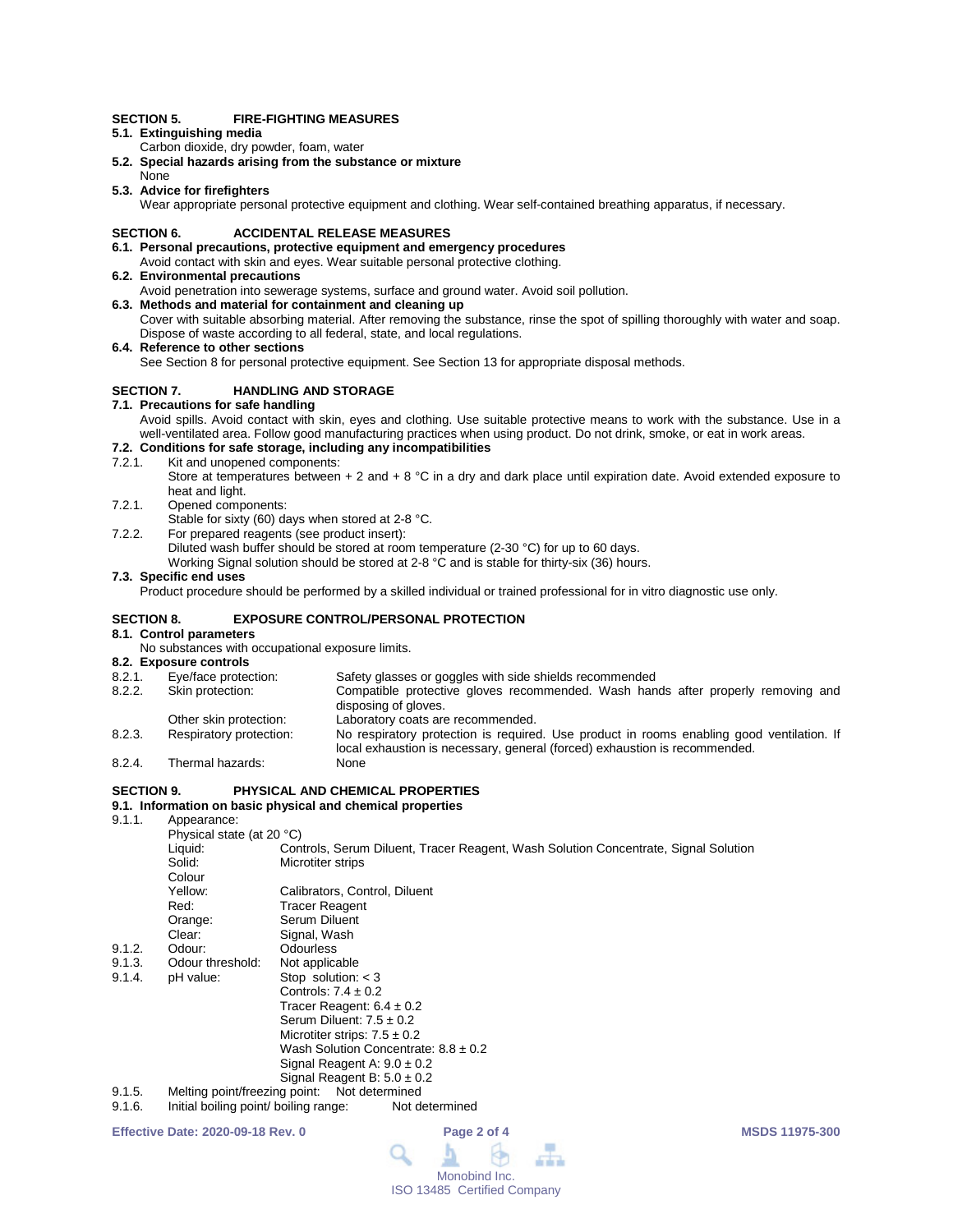- 9.1.7. Flash point: Not applicable<br>9.1.8. Evaporation rate: Not determined
- 9.1.8. Evaporation rate: Not determined<br>9.1.9. Flammability (solid, gas): Not flammable
- 9.1.9. Flammability (solid, gas):<br>9.1.10. Upper/lower flammability
- 9.1.10. Upper/lower flammability or explosive limits: Not applicable<br>9.1.11. Vapour pressure: Not determined
- 9.1.11. Vapour pressure: Not determined<br>9.1.12. Vapour density: Not determined
- 9.1.12. Vapour density: Not determined<br>9.1.13. Relative density: Not determined
- 9.1.13. Relative density:<br>9.1.14. Solubility:
- 9.1.14. Solubility: Water soluble<br>9.1.15. Partition coefficient: n-octanol/wate
- 9.1.15. Partition coefficient: n-octanol/water: Not determined<br>9.1.16. Auto-ignition temperature: Not applicable
- Auto-ignition temperature:
- 9.1.17. Decomposition temperature: Not determined<br>9.1.18. Viscosity: Not determined
- 9.1.18. Viscosity: Not determined<br>9.1.19. Explosive properties: None
- 9.1.19. Explosive properties: None<br>9.1.20. Oxidising properties: Not determined Oxidising properties:
- **9.2. Other information**
	- None

### **SECTION 10. STABILITY AND REACTIVITY**

**10.1.Reactivity**

No known reactivity hazards associated with product **10.2.Chemical stability**

- Stable under recommended storage conditions
- **10.3.Possibility of hazardous reactions**
- No hazardous polymerization

### **10.4.Conditions to avoid**

- Excessive heat and light
- **10.5.Incompatible materials**
	- Acids
- **10.6.Hazardous decomposition products** Not determined

### **SECTION 11. TOXICOLOGICAL INFORMATION:**

- **11.1.Information on toxicological effects**
- 11.1.1. Acute toxicity: Not determined<br>11.1.2. Skin corrosion/irritation: Not determined
- 11.1.2. Skin corrosion/irritation:<br>11.1.3. Serious eve damage/irrit
- 11.1.3. Serious eye damage/irritation: Not determined
- 11.1.4. Respiratory or skin sensitisation: Not do 11.1.5. Germ cell mutagenicity: Not determined
- 11.1.5. Germ cell mutagenicity:<br>11.1.6. Carcinogenicity:
- No component of this product present at levels ≥ 0.1% is identified as probable, possible or confirmed human carcinogen by NTP (National Toxicology Program), IARC (International
- Agency for Research on Cancer), or OSHA (Occupational Safety & Health Administration)
- 11.1.7. Reproductive toxicity: Not determined<br>11.1.8. STOT-single exposure: Not determined
- 11.1.8. STOT-single exposure: Not determined<br>11.1.9. STOT-repeated exposure: Not determined
- STOT-repeated exposure: Not determined<br>Aspiration hazard: Not determined 11.1.10. Aspiration hazard:
- 11.1.11. Information on likely routes of exposure: If ingested: No known health effects<br>
If inhaled: No known health effects
- If inhaled: No known health effects<br>If contact with skin: No known health effects
- If contact with skin: No known health effects<br>If contact with eyes: No known health effects
	- No known health effects

11.1.12. Symptoms related to the physical, chemical, and toxicological characteristics: None after short or long-term exposure

### **SECTION 12. ECOLOGICAL INFORMATION**

**12.1.Toxicity**

## Not determined.

- **12.2.Persistence and degradability**
- Not determined
- **12.3.Bioaccumulative potential**
- Not determined
- **12.4.Mobility in soil**
- Not determined
- **12.5.Results of PBT and vPvB assessment**
- Not determined
- **12.6.Other adverse affects**
	- Not determined

### **SECTION 13. DISPOSAL CONSIDERATIONS**

### **13.1.Waste treatment methods**

All waste disposals must be carried out in accordance with federal, state, and local legislation and administrative regulations. A licensed professional waste disposal service should be utilized to dispose of material and packaging.